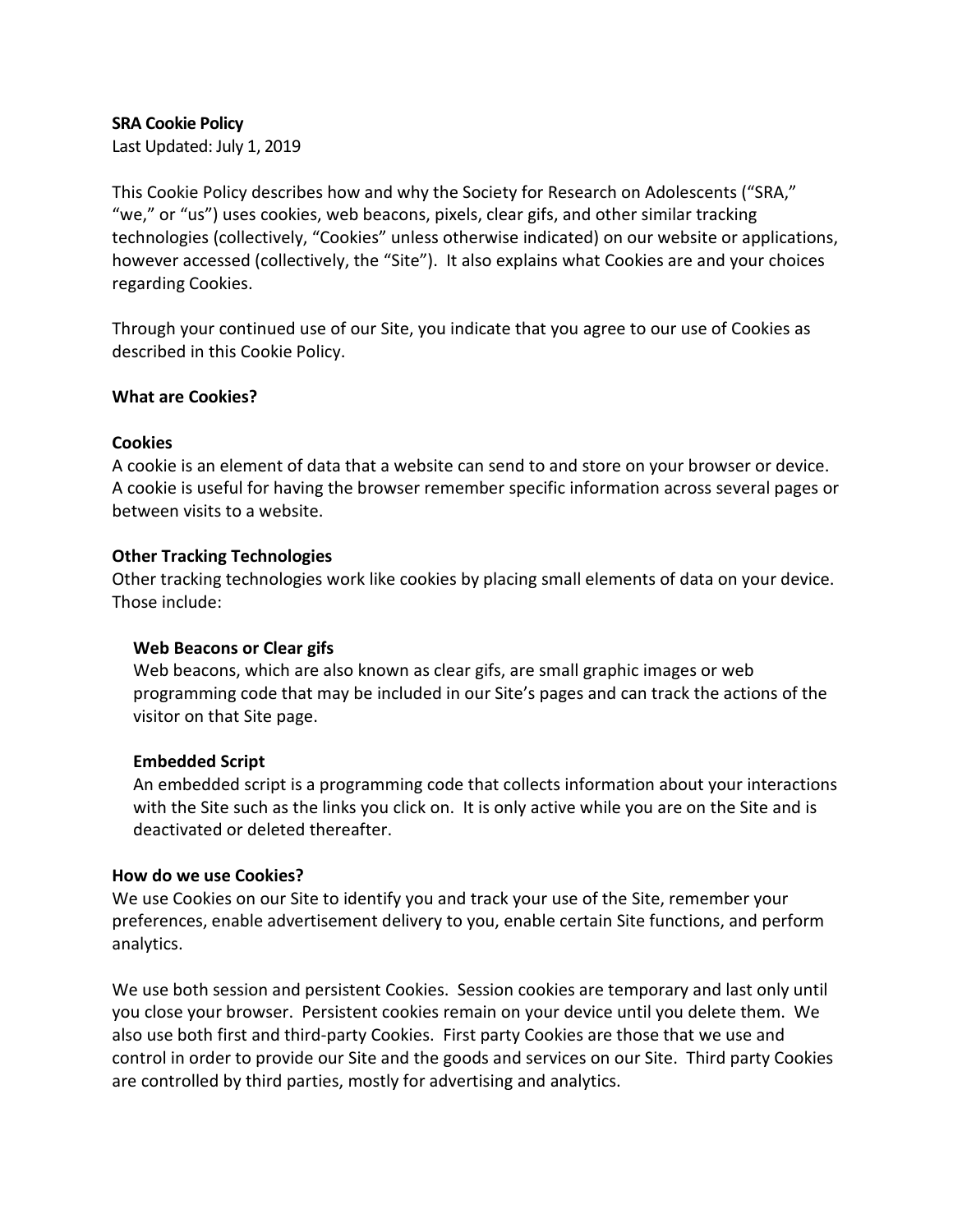More specifically, our Site offers the following category of Cookies:

## **Strictly Necessary Cookies**

These are Cookies that are necessary to the operation of our Site to provide the services and features you request. These Cookies allow us to recognize that you have created an account and to authenticate you. These Cookies help us prevent fraudulent activity on our Site and help us secure our Site. They also enable functionality such as our Site's shopping cart. We do not need to obtain your consent to use Strictly Necessary Cookies.

## **Analytics and Performance-Related Cookies**

These Cookies assess the performance and use of our Site. We may utilize third-party service providers to create these Cookies on our Site, such as Google Analytics cookies. These Cookies may track the number of visitors to our Site and what Site pages are most frequently visited.

## **Functionality-Related Cookies**

These Cookies enhance the functionality of our Site by remembering the choices you have made such as your user name, language or region you are in, and allow us to customize the Site to you.

You can set your browser to notify you when you receive a cookie, giving you the chance to decide whether to accept it. Browsers may also be set up to display a warning when a cookie is used. You may even disable your browser from accepting cookies. In order to provide you with the best possible experience while visiting our website, please enable cookies within your browser. Some portions of our website may not function properly if cookies are disabled.

# **Advertising Cookies**

These Cookies are used to deliver relevant ads to you. They are also used to limit the number of times you see an ad as well as help measure the effectiveness of ad campaigns. Third-parties may use Cookies on our Site to deliver relevant ads to you or remember you and deliver relevant ads to you or third party websites. They remember that you have visited a website and this information is shared with other organizations such as advertisers.

### **How you opt-out of Cookies.**

You may decide whether you want to accept Cookies or not. We explain in more detail below how you can exercise that choice.

On your Internet browser you can adjust your settings to reject some or all Cookies or to alert you when a Cookie is placed on your device. The "help" feature on most browsers will provide you more information on how to do this. For more help with adjusting your Cookie settings, please see [www.allaboutcookies.org/manage-cookies/.](http://www.allaboutcookies.org/manage-cookies/) Please note that if you choose to block all Cookies (including Strictly Necessary Cookies), you may not be able to access or use all or parts of our Website and/or parts of our Site may not function properly.